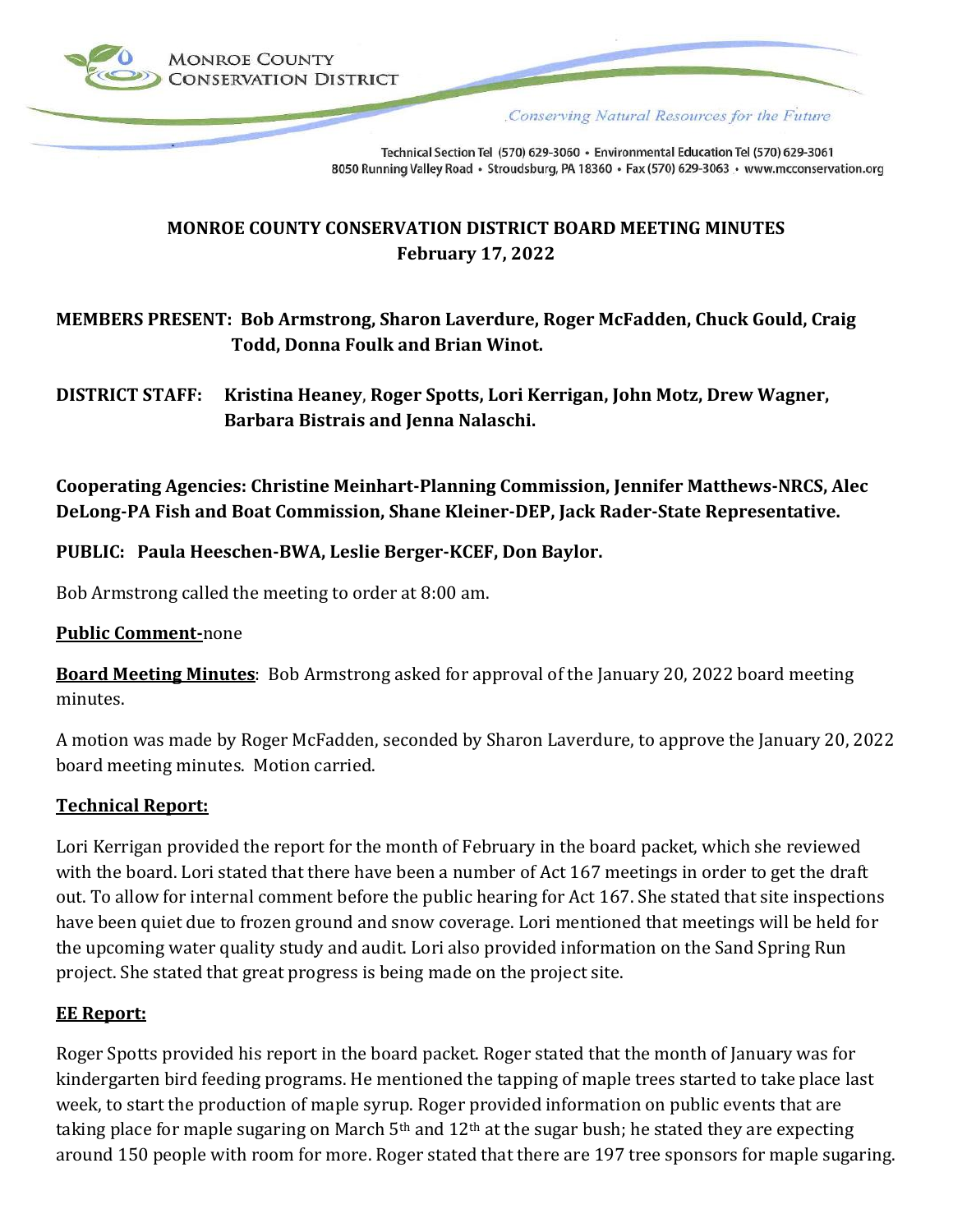He mentioned the scheduling of spring school programs have begun, which may become busy due to some schools not holding a program last fall. He stated field trips are still being worked on with the schools as well if field trip does not take place, school activities will still occur.

# **District Managers Report:**

Kristina provided the report in the board packet. Kristina explained that a meeting of the regulatory forum will be taking place February 24th and will continue on a quarterly basis. A partnership with the PA Dept of Agriculture and the US Fish and Wildlife service at Cherry Valley Wildlife refuge has been occurring to address spotted lanternfly infestations has continued. Kristina explained the necessary steps are taking place to address the roof replacement. She also mentioned that the district has been working closely with IT for space planning on the server.

A motion was made by Chuck Gould, seconded by Craig Todd, to amend the original motion to accept a temporary insurance policy for maple sugaring. Motion carried.

A motion was made by Craig Todd, seconded by Sharon Laverdure, to approve the reorganization of committees with appropriate assigned staff and board members. Motion carried.

A motion was made by Roger McFadden, seconded by Chuck Gould, to approve the publication of the 2022 committee meeting schedule. Motion carried.

A motion was made by Chuck Gould, seconded by Roger McFadden, to approve Chuck Gould, Brian Winot and Sharon Laverdure as an alternate for the PACD voting delegate. Motion carried.

A motion was made by Sharon Laverdure, seconded by Roger McFadden, to approve Chuck Gould for the nonvoting delegate for D&G LVR QAB Board. Motion carried.

A motion was made by Chuck Gould, seconded by Brian Winot, to approve Kristina Heaney for the voting delegate for D&G LVR QAB Board. Motion carried.

A motion was made by Roger McFadden, seconded by Brian Winot, to approve the PeneTeleData Service Contract renewal.

A motion was made by Chuck Gould, seconded by Roger McFadden, to approve the expansion of the Book Store Inventory. Motion carried.

# **Financial Report:**

# **Invoice List as of 2/16/22:**

A motion was made by Roger McFadden, seconded by Chuck Gould, to approve the February 16, 2022 invoice list. Motion carried.

# **Balance Sheet as of 1/31/22**:

A motion was made by Craig Todd, seconded by Sharon Laverdure, to approve the balance sheet for 1/31/22. Motion carried.